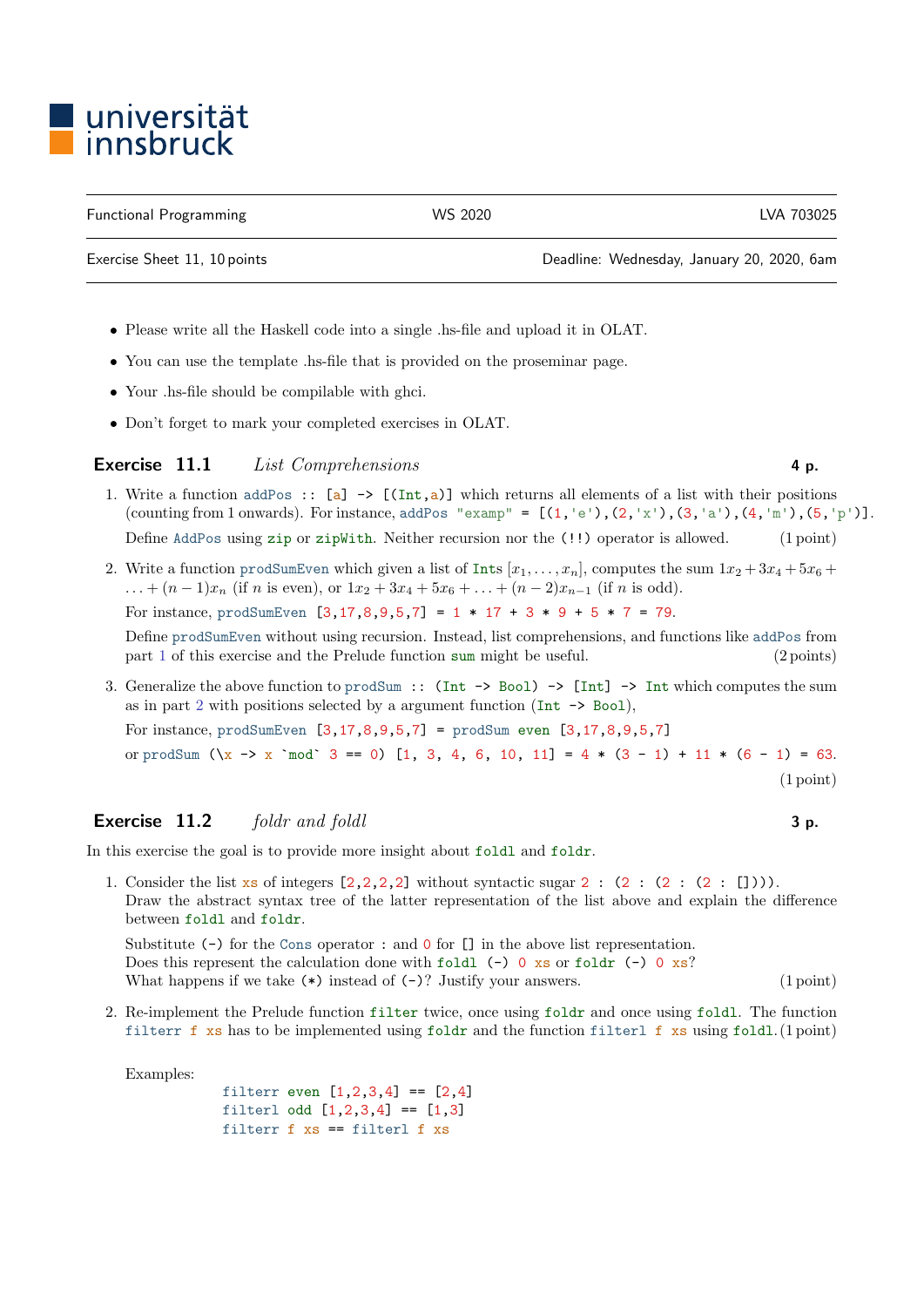3. Use foldr or foldl to write a function find First f  $x_s$  that returns the first element in  $x_s$  for which f :: a -> Bool returns True. Use Maybe as return type, i.e., if a match is found return Just x and otherwise Nothing.

Write a second function findlast f xs that returns the last element in xs for which f:  $: a \rightarrow$  Bool returns True. Again you have to use foldr or foldl. (1 point)

Examples:

findFirst even  $[1,2,3,4]$  == Just 2 findFirst even  $[1,3]$  == Nothing findLast even  $[1,2,3,4]$  == Just 4 findLast even  $[1,3] ==$  Nothing

## Exercise  $11.3$  Calendars  $3 p$ .

In the lecture part 4, you have seen the implementation of showing month in Calendar.hs. In this Exercise you will expand the program so that it can display the calendar of a whole year. You can use the Calendar\_template.hs file for this exercise.

1. Implement a function monthWithName :: Month -> Year -> Picture which print the month as follows:

October

Mo Tu We Th Fr Sa Su 1 2 3 4 5 6 7 8 9 10 11 12 13 14 15 16 17 18 19 20 21 22 23 24 25 26 27 28 29 30 31

Similar to the Calendar.hs, you can inspect your output using the function

showMonthWithName :: Month -> Year -> String showMonthWithName  $m y =$ showPic \$ monthWithName  $m y$ 

display final string via putStr :: String -> IO () to properly print newlines and drop double quotes.

(1 point)

.

2. Write a function year :: Year -> Picture that returns the calendar of an entire year. Use the function monthWithName from the previous exercise and the functions defined in Calendar.hs. Make sure your output includes proper padding between months, and ensures that all months are properly aligned. You can inspect your result using the provided function

showYear :: Year -> String showYear  $y =$  showPic \$ year  $y$ For example:

\*Main> putStr \$ showYear 1995

1995

January February February March

|       |  |  |  | Mo Tu We Th Fr Sa Su Mo Tu We Th Fr Sa Su Mo Tu We Th Fr Sa Su |  |  |  |                |  |  |  |
|-------|--|--|--|----------------------------------------------------------------|--|--|--|----------------|--|--|--|
|       |  |  |  | 1 1 2 3 4 5 1 2 3 4 5                                          |  |  |  |                |  |  |  |
|       |  |  |  | 2 3 4 5 6 7 8 6 7 8 9 10 11 12 6 7 8 9 10 11 12                |  |  |  |                |  |  |  |
|       |  |  |  | 9 10 11 12 13 14 15 13 14 15 16 17 18 19 13 14 15 16 17 18 19  |  |  |  |                |  |  |  |
|       |  |  |  | 16 17 18 19 20 21 22 20 21 22 23 24 25 26 20 21 22 23 24 25 26 |  |  |  |                |  |  |  |
|       |  |  |  | 23 24 25 26 27 28 29 27 28                                     |  |  |  | 27 28 29 30 31 |  |  |  |
| 30 31 |  |  |  |                                                                |  |  |  |                |  |  |  |